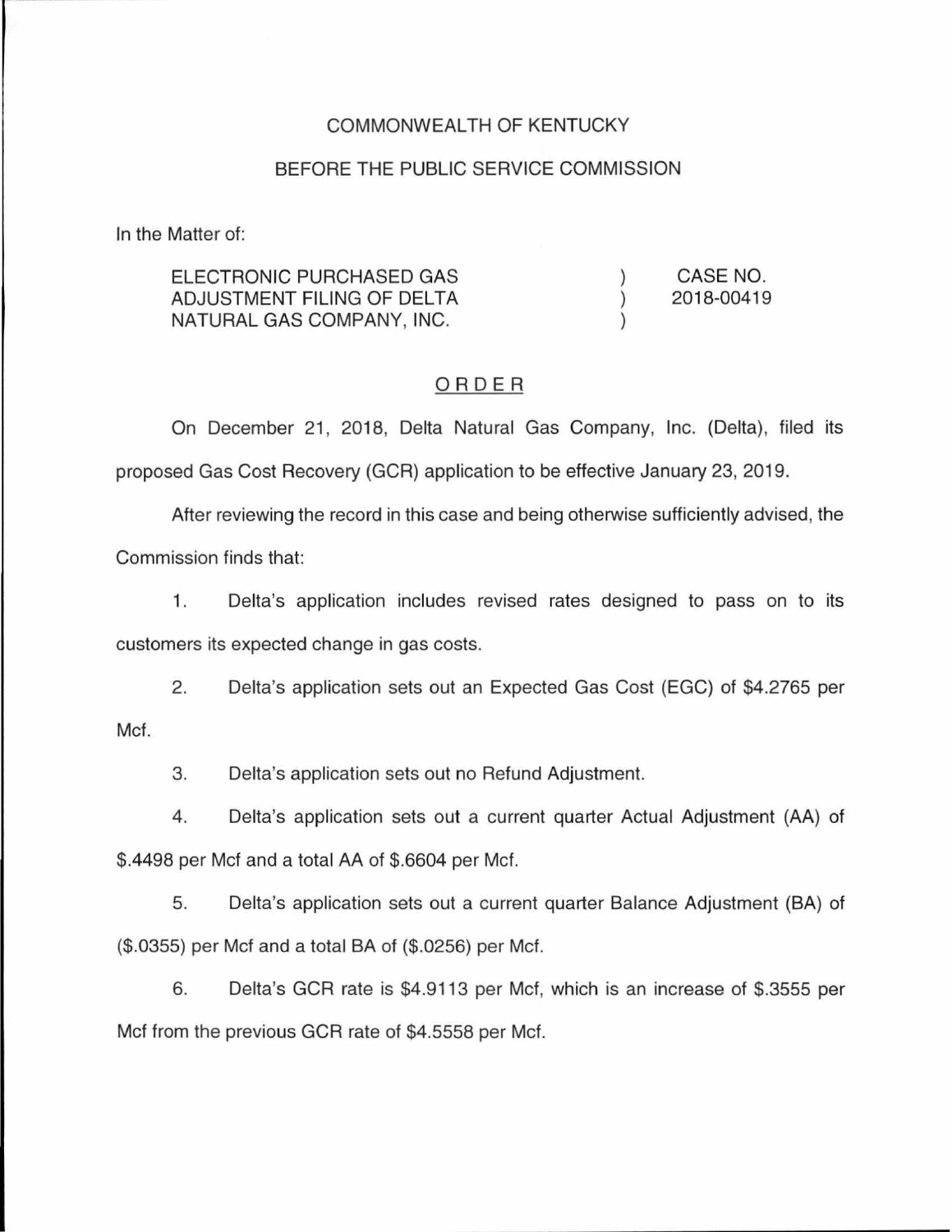7. The rates as proposed by Delta and set forth in the Appendix to this Order are fair, just, and reasonable and should be approved for final meter readings by Delta on and after January 23, 2019.

IT IS THEREFORE ORDERED that:

1. The rates proposed by Delta and set forth in the Appendix to this Order are approved for final meter readings on and after January 23, 2019.

2. Within 20 days of the date of entry of this Order, Delta shall file with this Commission, using the Commission's electronic Tariff Filing System, revised tariff sheets setting out the rates approved herein and reflecting that they were approved pursuant to this Order.

3. This case is closed and removed from the Commission's docket.

# [REMAINDER OF PAGE INTENTIONALLY LEFT BLANK]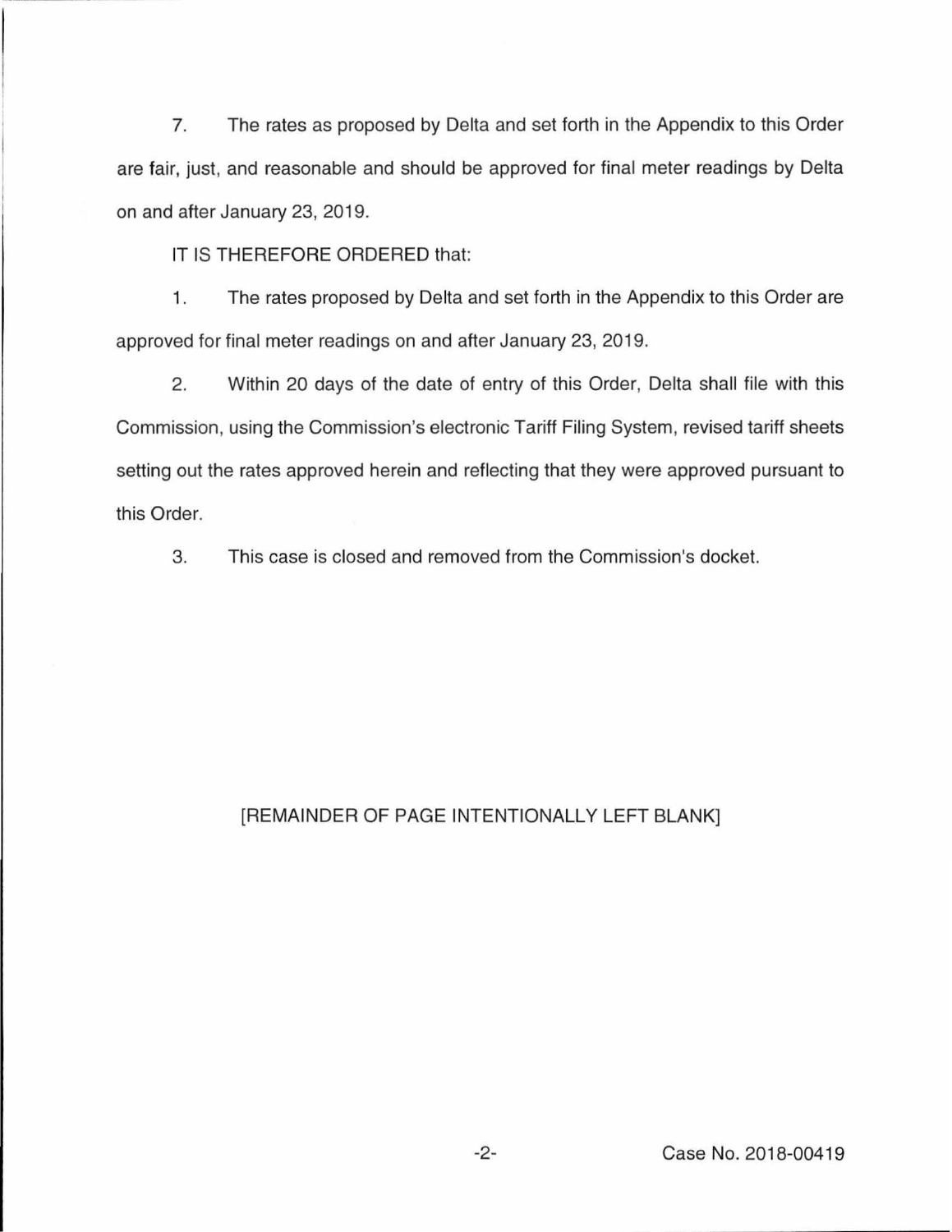By the Commission

|                                              | <b>ENTERED</b> |  |
|----------------------------------------------|----------------|--|
|                                              | JAN 16 2019    |  |
| <b>KENTUCKY PUBLIC</b><br>SERVICE COMMISSION |                |  |

**ATTEST:** 

Cleven R. Punson

Case No. 2018-00419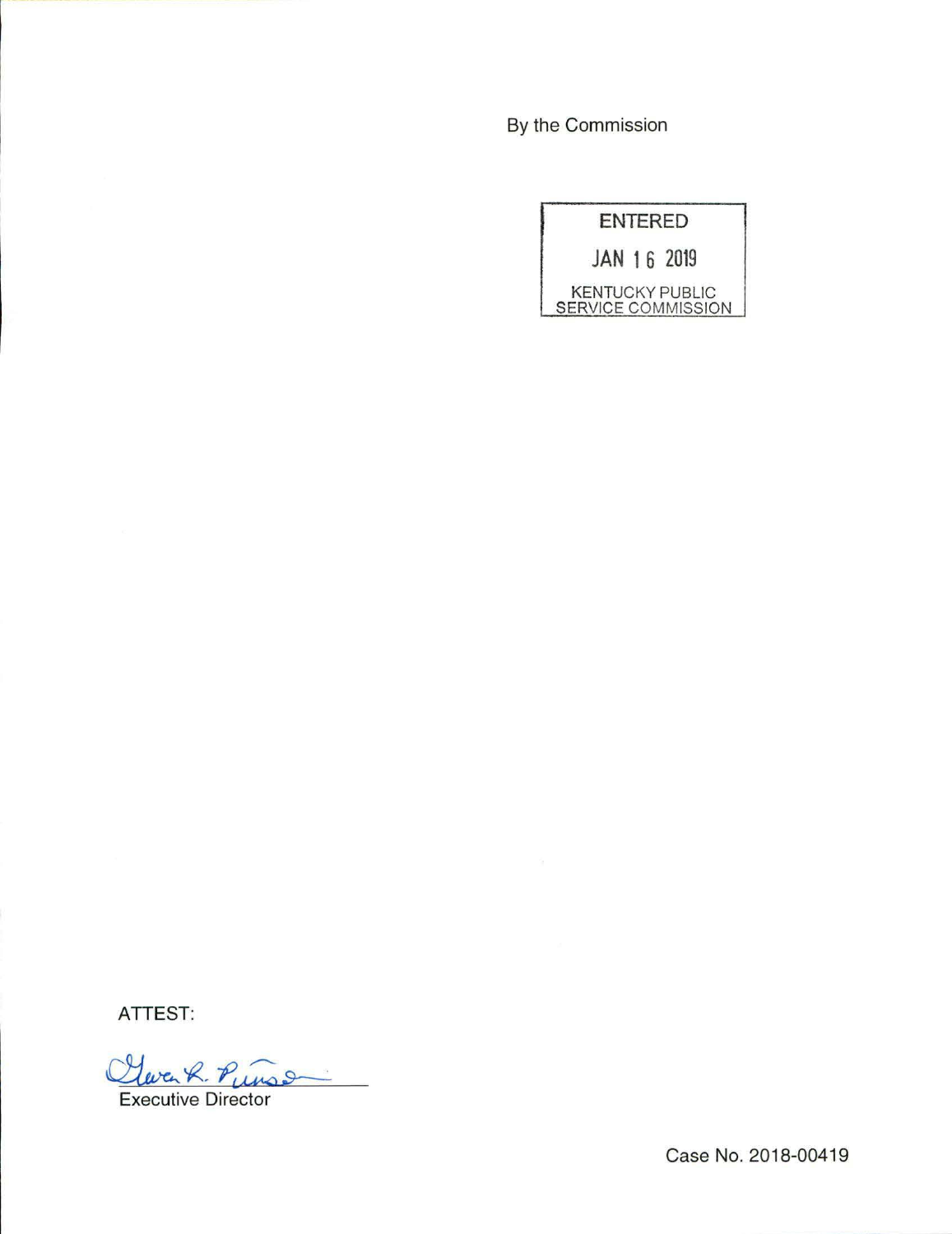# APPENDIX

# APPENDIX TO AN ORDER OF THE KENTUCKY PUBLIC SERVICE COMMISSION IN CASE NO. 2018-00419 DATED **JAN 1 6 2019**

The following rates and charges are prescribed for the customers in the area served by Delta Natural Gas Company, Inc. All other rates and charges not specifically mentioned herein shall remain the same as those in effect under the authority of this Commission prior to the effective date of this Order.

## RATE SCHEDULES

## AVAILABILITY

Available for general use by residential, commercial, and industrial customers.

## RATES

|                                                                                                                                     |    | <b>Base Rate</b>                               | plus |                | Gas Cost<br>Recovery<br>Rate<br>equals         |  | <b>Total Rate</b>                                |  |
|-------------------------------------------------------------------------------------------------------------------------------------|----|------------------------------------------------|------|----------------|------------------------------------------------|--|--------------------------------------------------|--|
| Residential                                                                                                                         |    |                                                |      |                |                                                |  |                                                  |  |
| All Ccf                                                                                                                             | \$ | .43185                                         |      | \$             | .49113                                         |  | \$.92298                                         |  |
| Residential rates are also subject to the Conservation/Efficiency Program Cost<br>Recovery Component (CEPRC) of \$.014170 per Ccf.  |    |                                                |      |                |                                                |  |                                                  |  |
| Small Non-Residential                                                                                                               |    |                                                |      |                |                                                |  |                                                  |  |
| All Ccf                                                                                                                             | \$ | .43185                                         |      | \$             | .49113                                         |  | \$.92298                                         |  |
| Large Non-Residential                                                                                                               |    |                                                |      |                |                                                |  |                                                  |  |
| First<br>$1 - 2,000$ Ccf<br>2,001-10,000 Ccf<br>Next<br>10,001-50,000 Ccf<br>Next<br>Next 50,001-100,000 Ccf<br>100,000 Ccf<br>Over | \$ | .43185<br>.26696<br>.18735<br>.14735<br>.12735 |      | $$\mathbb{S}$$ | .49113<br>.49113<br>.49113<br>.49113<br>.49113 |  | \$.92298<br>.75809<br>.67848<br>.63848<br>.61848 |  |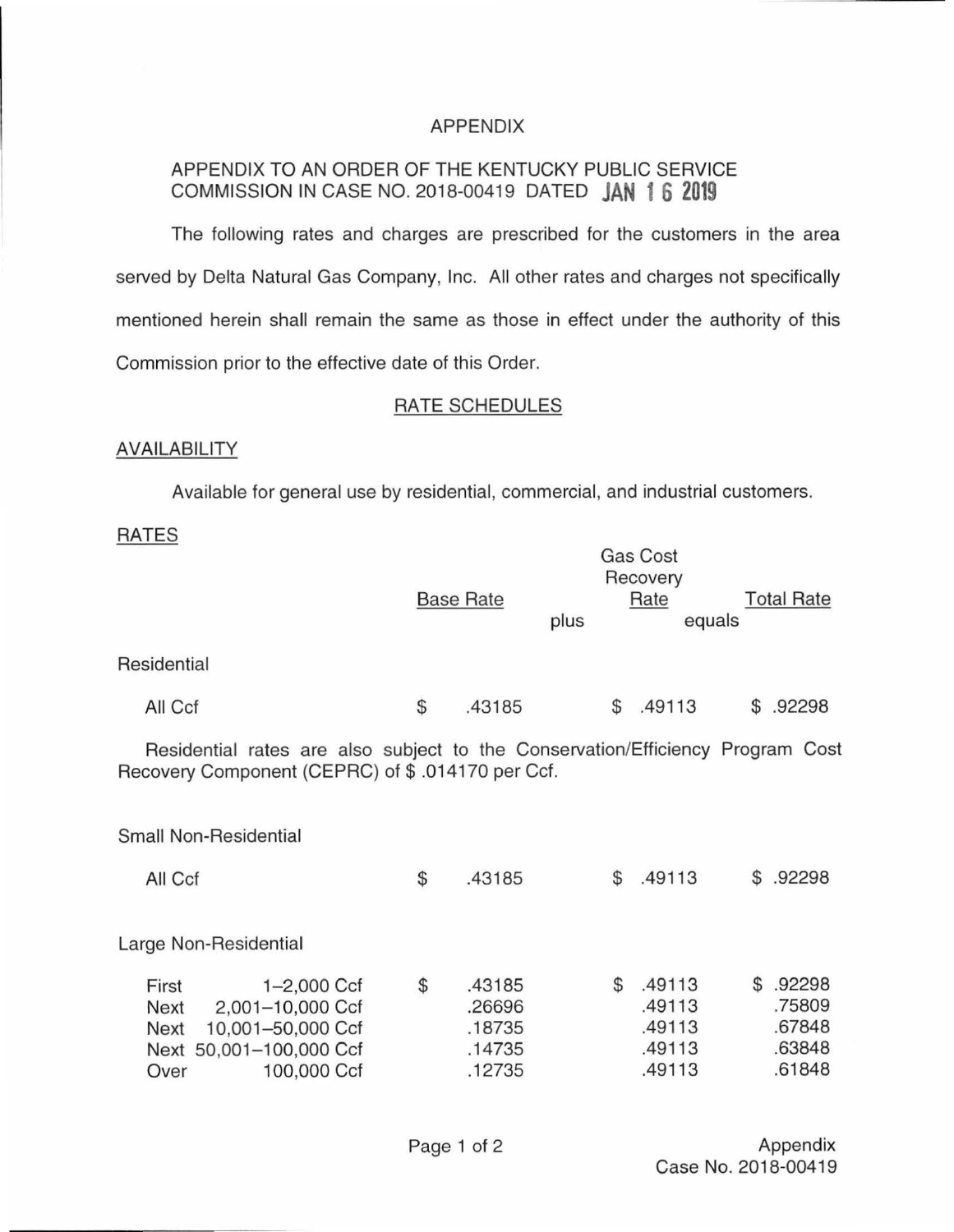Interruptible

| First | $1 - 10,000$ Ccf        | \$<br>.16000 | \$ .49113 | \$.65113 |
|-------|-------------------------|--------------|-----------|----------|
|       | Next 10,001-50,000 Ccf  | .12000       | .49113    | .61113   |
|       | Next 50,001-100,000 Ccf | .08000       | .49113    | .57113   |
| Over  | 100,000 Ccf             | .06000       | .49113    | .55113   |